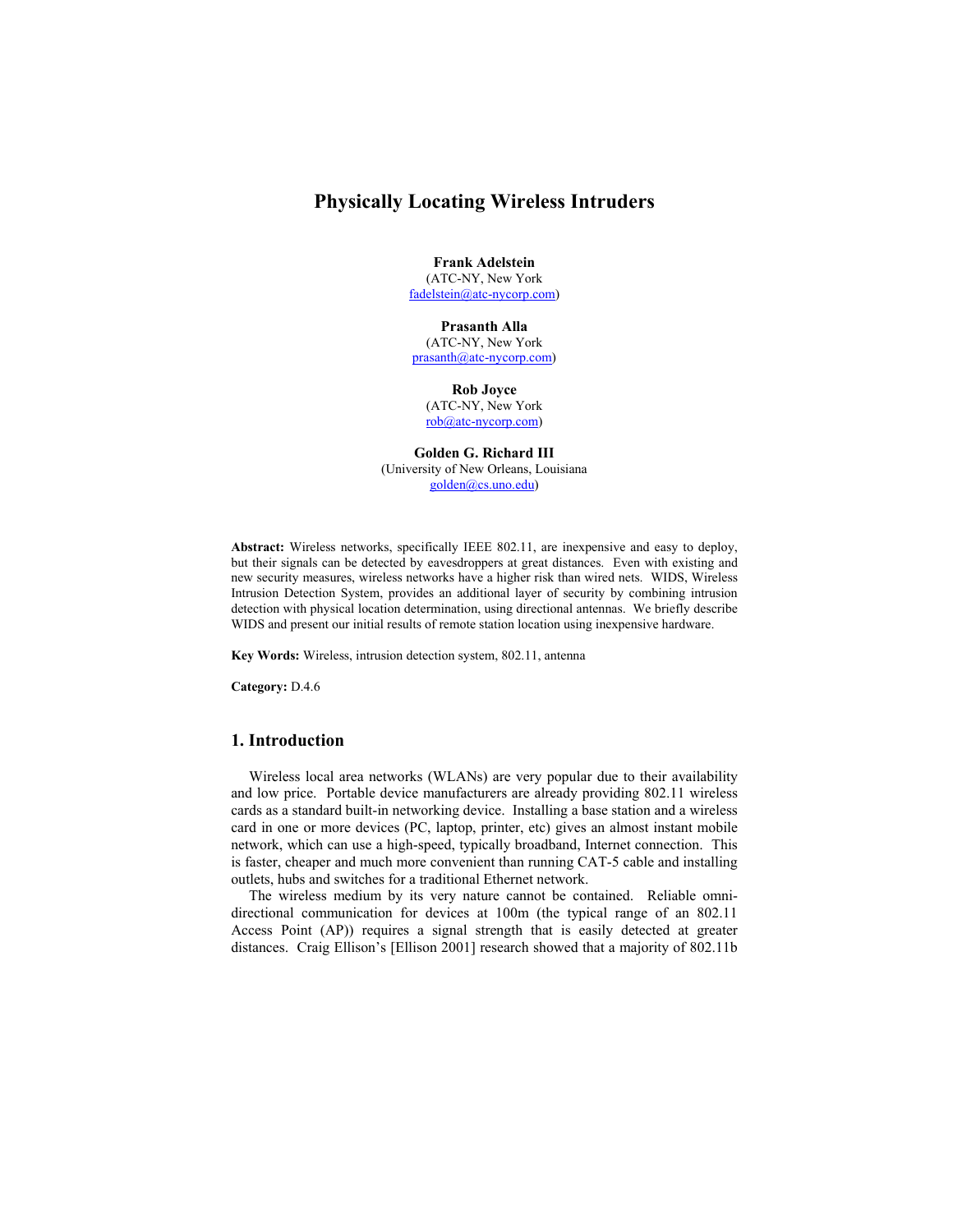wireless LANs are vulnerable. Using a laptop with a wireless card and a 14db Yagi antenna mounted on a tripod, he quickly identified 61 APs within a six-block radius in Manhattan. The shareware program NetStumbler reports detailed information about each AP. This technique, called "war-driving," is increasingly popular, and there are sites dedicated to mapping unprotected wireless networks (e.g., http://netstumbler.com and http://wardriving.com).

The industry approach has been to layer data encryption onto the wireless signal with first 40 bit and then 128 bit encoding. The 802.11 standard specifies Wired Equivalent Privacy (WEP), a link-layer security protocol. WEP is based on the RC4 stream cipher, a symmetric cipher (the same key is used for both encryption and decryption). These security mechanisms—intended to maintain the confidentiality, integrity, and availability of wireless communications—are problematic. Several WEP flaws have been widely documented and disseminated [see Hayes 2001, Information Security 2001, and http://www.cs.umd.edu/~waa/wireless.html]. Each of these flaws allows passive or active attacks on wireless transmissions, by which attackers can decrypt information or inject forged information into the transmissions.

Several vendors, such as 3Com, Cisco, DLink, LinkSys, added access control lists (ACLs), implemented through MAC address filtering, to increase security. MAC address filtering amounts to allowing predetermined clients with specific hardware addresses to authenticate and associate. Unfortunately, MAC addresses can be forged and MAC address filtering is not available for ad-hoc (i.e., peer-to-peer) 802.11 networks.

The 802.11i protocol addresses most of WEP's shortcomings; however, several problems remain. First, a large installed base of legacy systems will remain unprotected for some time. Second, flaws will always exist, due to misconfiguration and implementation bugs. And third, authentication mechanisms can be compromised by lost or stolen equipment.

Because of these ever-present risks, a layered protection mechanism is needed. WIDS, Wireless Intrusion Detection System, can provide an extra layer of protection that detects intruders. In addition, it determines the physical location of intruders, information not provided by any other means. The WIDS approach allows the presence and *location* of the intruder to be determined. This paper focuses on the experimental results obtained from our initial work on developing an early WIDS prototype.

The rest of the paper is organized as follows. Section 2 presents the problem. Section 3 describes the WIDS approach. Section 4 outlines the experiments we performed on directional location of intruders. We present the results of the experiments in Section 5 and conclusions and future work in Section 6.

# **2. Problem Statement**

The combination of inherent insecurity of wireless networks (signals radiating further than the intended coverage area) and weaknesses in the current security mechanisms make them open targets for attacks, which limits their deployment. We focus on active attacks. Because an intruder can attack from any point close enough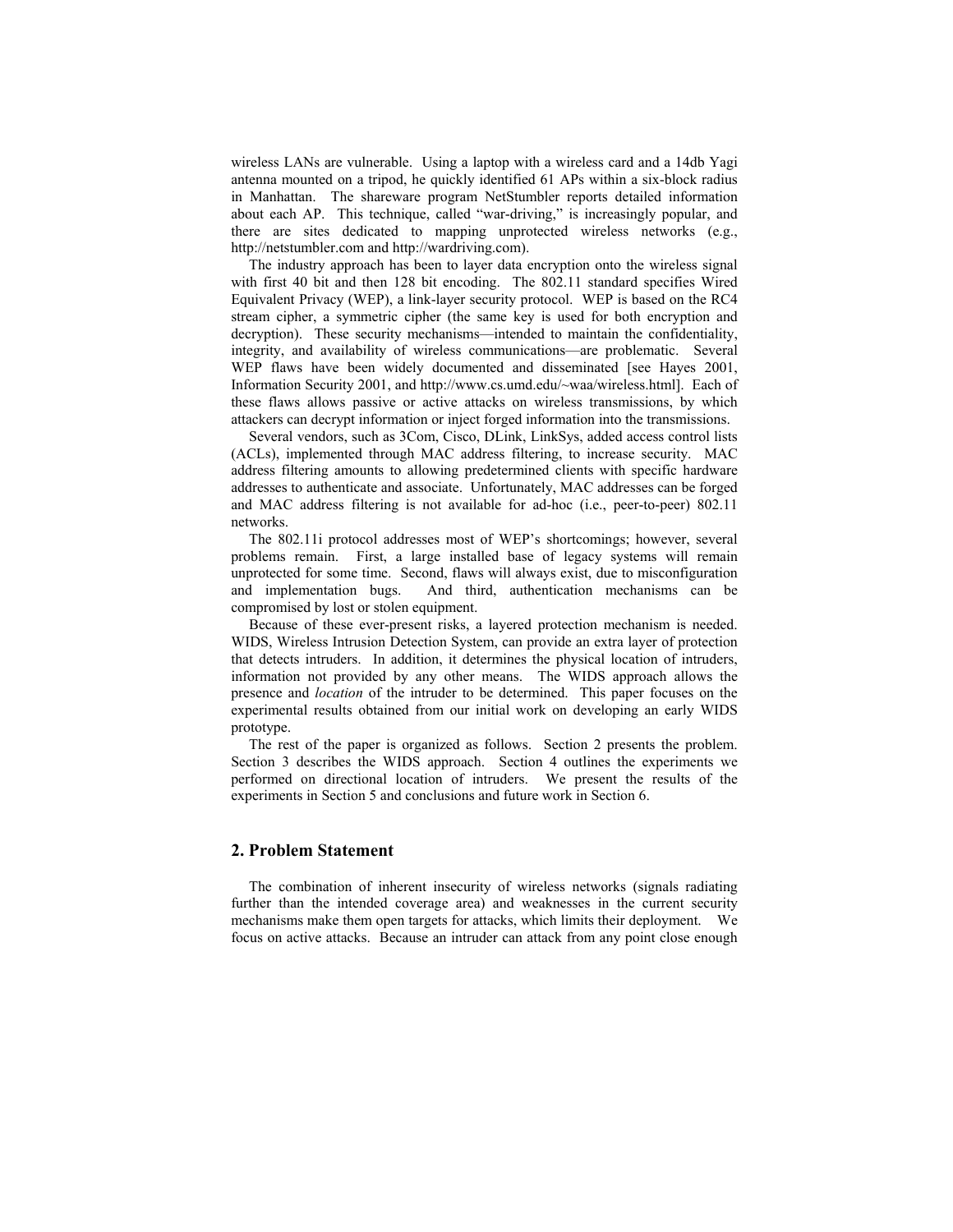to an Access Point, it is a challenge to devise an effective intrusion detection system. Knowing the physical location of the attacker aids in the intrusion detection, as well as the response. Although the industry has been betting that the benefits of wireless technology outweigh the security risks, some customers, such as the military, have no alternative to very selective deployment of wireless networks and severe limits on the data they carry. Current intrusion detection mechanisms are not flexible enough to provide early detection of intruders in wireless networks. WIDS improves upon the state-of-the-art by providing earlier detection capabilities than are currently available.

# **3. WIDS Approach**

WIDS comprises three tasks. First, a WIDS access point must detect a signal from a remote station. Second, based on the data in the signal (MAC address, IP header information, application data, etc.), the AP determines the remote station is an intruder. And finally, two or more APs determine the location of the intruder, using directional antennas. We describe experiments to test the location capability later in this paper.

An intrusion detection system (IDS) coordinates the physical location data, events seen on the network, and preset administrative policies.

Related work in WLAN intrusion detection has been done by Wright and Foust. Wright [Wright 2002] proposed techniques to detect war-driving programs, including NetStumbler, but focused on probe detection only, not physical location. Foust [Foust 2002] proposed a simple method of locating remote stations using signal strength but used only fixed omnidirectional antennas.

In the following sections, we describe the WIDS APs, the directional antennas, and the IDS architecture.

## **3.1. WIDS AP**

The typical WIDS installation [see Fig. 1], consists of a normal omni-directional AP located in the center of the physical facility and WIDS APs located around the perimeter and directional antennas pointing outward. (Note that there could be multiple omni, or directional, APs inside the perimeter; we do not show them in order to keep the figure uncluttered.) "Authorized" users connect to the omni AP from within the perimeter. We assume that internal security procedures handle authentication inside the perimeter. The problem is that the omni's coverage extends *beyond* the physical perimeter.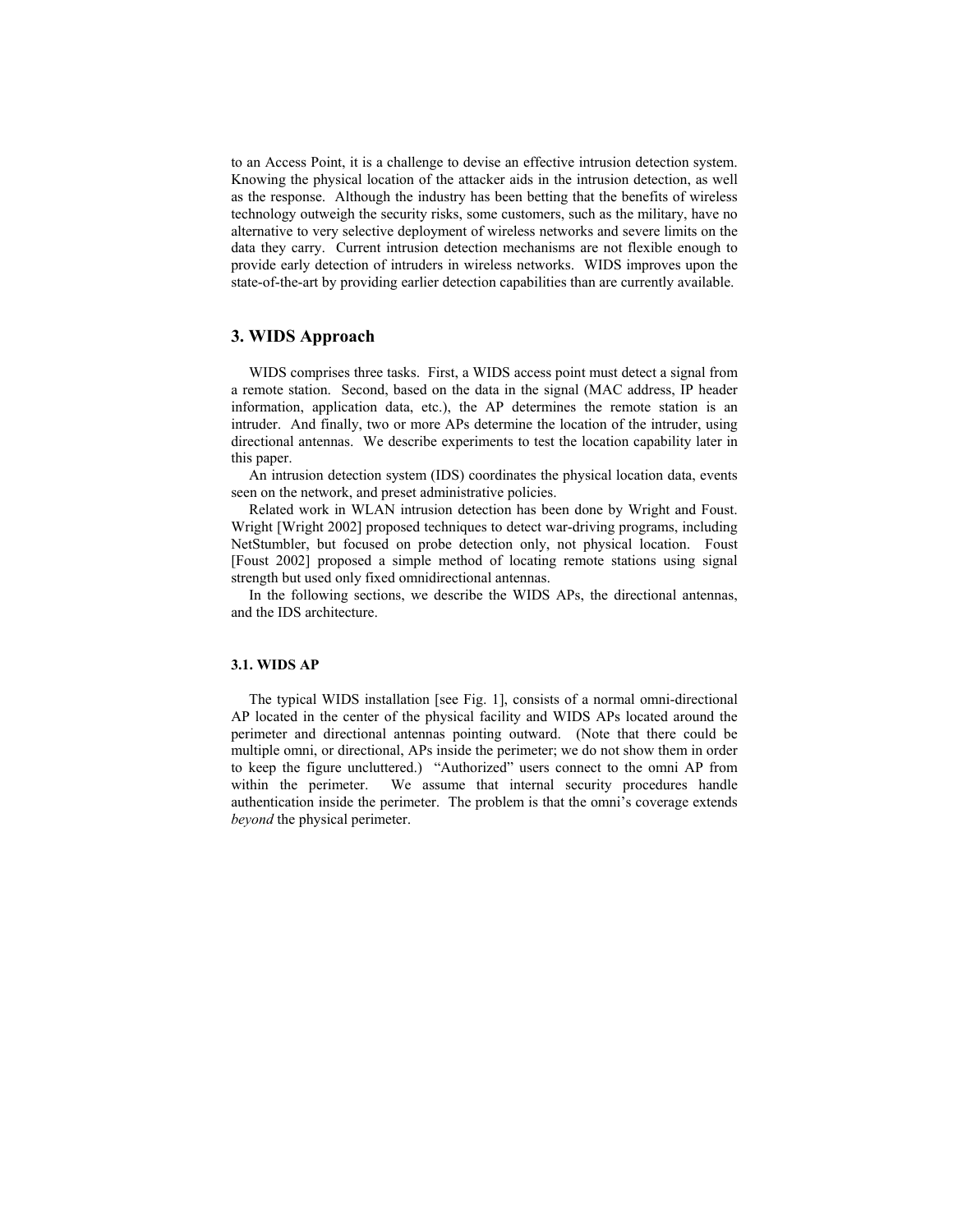

*Figure 1: WIDS access point protecti*n*g a perimeter* 

WIDS addresses this problem because an intruder attempting to break into the wireless network from the outside will contact the WIDS APs *before* coming within range of the omni AP. The WIDS APs will detect intrusions based on both known attack signatures (such as network probes from NetStumbler or other non-passive "war-driving" programs) and behavior based signatures (such as an internal MAC address suddenly appearing in an external location on a machine with different OS characteristics than it had previously). WIDS will detect anomalous behavior by tying the signature data into a behavior-based intrusion detection system [Hofmeyr et al 1998 and Marceau 2000].

WIDS is based on open-source access point code, HostAP [Malinen 2003], using Prism II wireless card drivers. The capabilities of WIDS include user-specifiable, trigger-based intrusion detection, allowing the user to tailor the criteria that trigger alarms. Triggers are based on both packet/frame data and historical/behavioral data—including typical signal strength levels, locations, time-to-live (TTL) values, IPIDs, etc. for particular MAC addresses. For example, we could specify that packets from MAC 00:20:E0:8C:92:88 must have a TTL of 30 and a signal strength greater than 10; any packets from this MAC address not meeting those criteria will raise an alarm. This is similar to a honeypot or honeynet (see http://project.honeynet.org), but allows more detailed control.

We used the publicly available software HostAP [Malinen 2003], a set of loadable kernel modules and a user-space daemon, under Linux, for interacting with and configuring the module that make an 802.11b wireless Ethernet card become an access point (instead of a remote station). The Zoom Air 4100 series cards feature both the Prism II chipset and an external antenna plug (a reverse-polarity SMA plug), two requirements for this project.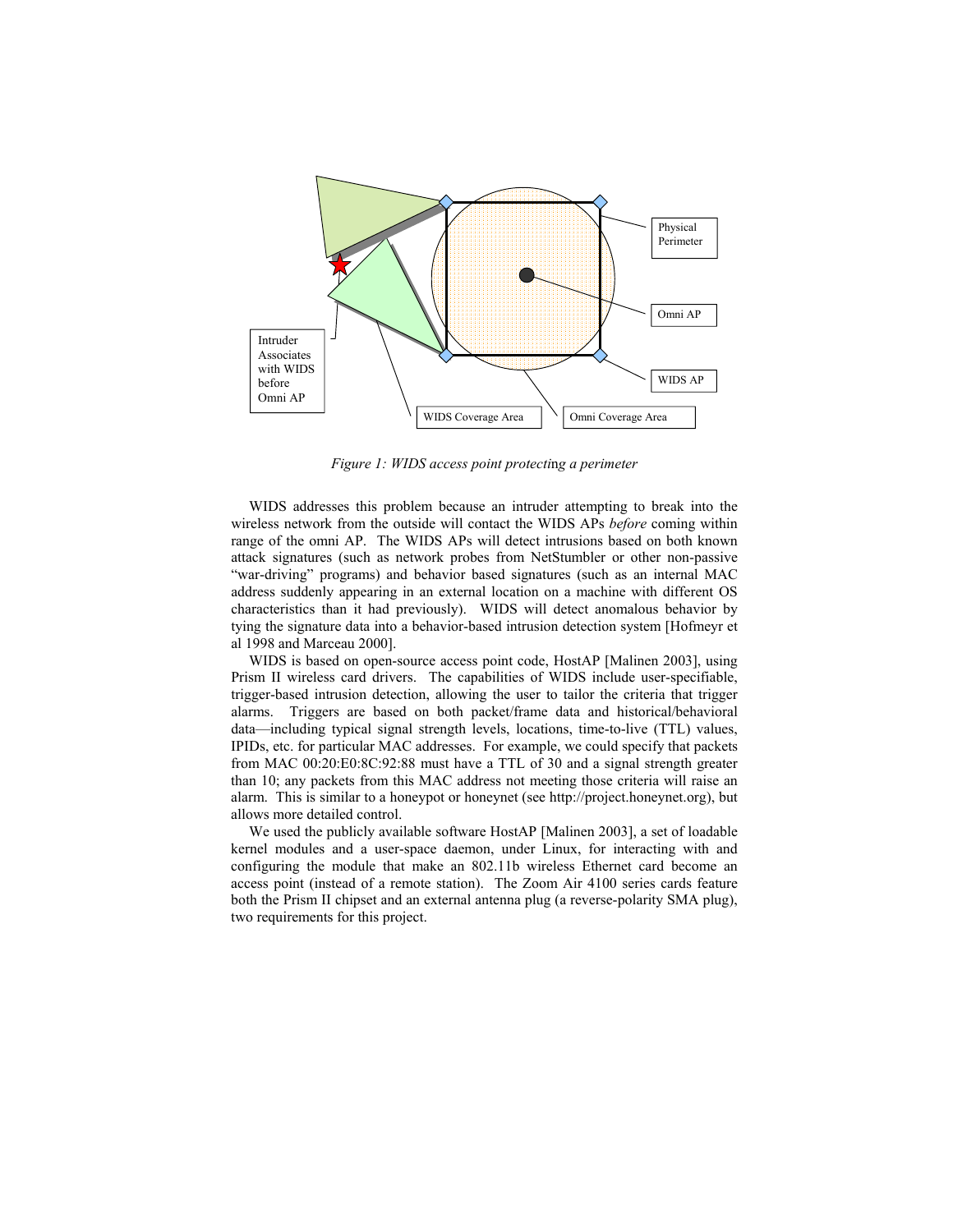#### **3.2 Directional Antenna**

An intruder's location can be determined by rotating a directional antenna 360 degrees while monitoring the signal strength. Ideally, the signal would have a single, global maximum representing the direction of the intruder. Unfortunately, antennas are not ideal due to multipath reflection and other environmental scattering, resulting in a more complex signal. However, we can determine the intruder's bearing by measuring an antenna's "signature" ahead of time, and then comparing the intruder's data to the signature data. Gathering a full set of data points would take too much time and delay the response. Therefore, we may collect fewer data points for the intruder as compared to the signature. We conducted experiments to verify the accuracy of correlating these two data sets.

We used three different types of directional antennas for the project: grid array, parabolic dish, and Vagi, described below. Different antenna types have different signatures but the signature of each individual antenna type should be independent of the distance to the target (i.e., the distance will only attenuate the signal and affect its amplitude).

The *grid array*, a parabolic grid array antenna, is the largest of the antennas and has the greatest gain. Its specifications are: 8 lbs, 24 dBi gain, 10° beam angle, >28 dB (see http://www.ydi.com/products/pt2421-pt2424.php).

The *Vagi***,** a V-shaped Yagi-style antenna, is the lightest of the group, with decent gain. Its specifications are: 1.5 lbs, 16 dBi gain, 25° beam angle and 19 dB F/B ratio (see http://www.pacwireless.com/html/vagi\_series.html).

The *echo*, a parabolic dish antenna, is a nice compromise and has the best F/B (front-to-back) ratio. Its specifications are:  $4.4$  lbs,  $14$  dBi gain,  $26^{\circ}$  beam angle,  $>30$ dB F/B (see http://www.pacwireless.com/html/echo\_series.html.).

## **3.3 IDS Architecture**

WIDS Access Points (WIDS AP) are fully functional access points. Security mechanisms can examine each incoming packet by using the logging facility in HostAP.

The system is configured as follows. The controller knows all the legitimate MAC addresses and their system profiles. Each antenna knows its scanning range, its neighbors, and their scanning ranges. Each WIDS AP has a set of triggers (security alerts) and response mechanisms for the triggers defined. [Figure 2] shows the components of the IDS. There are two general states to the IDS operation: startup and steady state. We describe each below.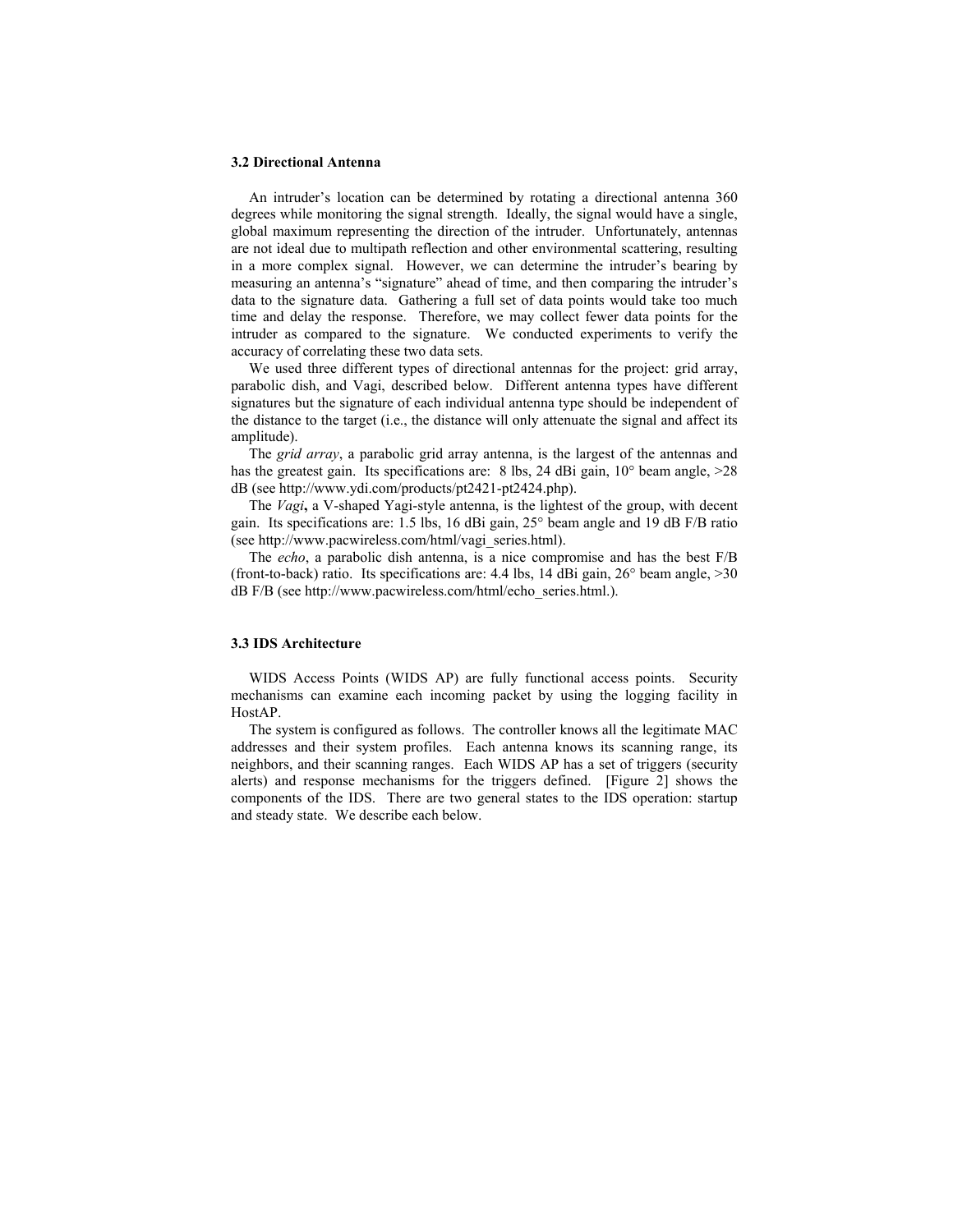

*Figure 2: Intrusion Detection System Overview* 

On startup, the controller distributes the list of legitimate nodes, profiles, and their MACs to the WIDS Access Points (WIDS APs). Then each WIDS AP initializes its security mechanisms with the coordinates of the security perimeter.

During the steady state, a WIDS AP receives an Association Request (AR) from an intruder node (outside the perimeter). It then captures the MAC address. If the MAC address is not in the access control list distributed by the controller, the information is passed on to the controller to take appropriate action. Otherwise the controller may request a history (activity log), if any, of that MAC from the WIDS AP or its neighbors. This includes the omnidirectional AP as well. The requested information includes last seen sequence numbers, system profile, and observed activity.

The controller then contacts the neighbors of the reporting WIDS AP and requests the neighbors to scan for the intruder to accurately determine its location. Based on the location and signal strength of the intruder, the controller determines who should monitor the intruder.

The controller then analyzes the frames against the history of that MAC. This can include information gathering from that node, such as an OS fingerprint. After the controller has completed processing, it may send an alert to an operator.. The WIDS AP takes an appropriate response, which can include redirecting the intruder to a fake machine (a "fishbowl").

## **Response Modes**

We have defined several response modes: none, locate, connect, and phalanx, each of which is described below. The *configure* and *command* messages can be used to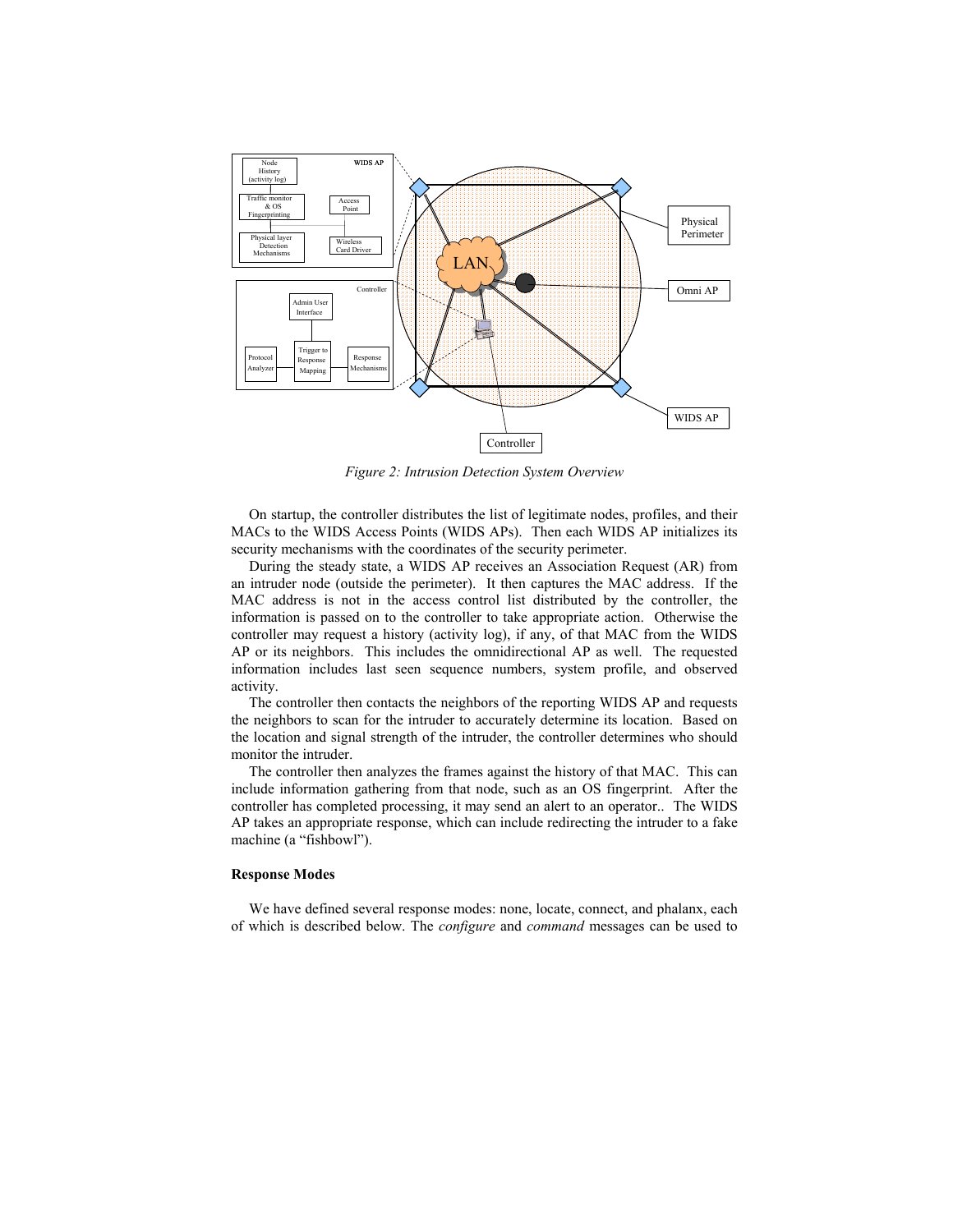set the response, with the former setting the default response and the latter specifying a response for a particular MAC.

**None.** This is the most basic response mode, in which the WIDS AP does nothing. It will refuse to accept association messages from the intruder. Because the WIDS AP refuses associations, the internal omni-directional AP may accept association requests if the remote station ("intruder") is within the field of the omni.

**Locate.** In this response mode, after one WIDS AP detects the intruder and reports its angle via an *alert* message, the controller issues a *command* message instructing the AP to send a *disassociate* message to the intruder and ignore further associate requests, and sends a *command* to its neighbor APs instructing them to track the intruder's MAC address and report on its location. When the WIDS AP sends an *alert* message, the controller can determine the location of the intruder using triangulation.

**Connect.** The connect response mode instructs the WIDS AP to allow the intruder to associate with it and will allow it to "connect" to a network. The WIDS AP will route traffic to a fake network (a "fishbowl," sometimes referred to as a "honeypot") where further analyses on the intruder can be performed. The fishbowl and analyses are performed by a separate component; the WIDS AP merely routes traffic to that network.

**Phalanx.** The final response mode defined in the initial prototype version is the "phalanx" mode. This uses the "fakeAP" software which generates thousands of virtual, fake access points. By changing the MAC address, ESSID, and channel every time a beacon is broadcast, fakeAP can make it appear that there are thousands of other access points, which makes it difficult for the intruder to detect where the real access point is. In addition, the intruder must send a lot of packets to find the real access point, which makes its detection and location easier. Of course, this mode is the opposite of "run silent, run deep" and would only be appropriate to use in certain situations.

**Track.** This response mode is used to track the location of an intruder and report if the location changes. This mode is similar to the locate mode, but can have extra triggers. The Track mode can be configured so that an *alert* message is sent only if the intruder moves more than a specified distance or into or out of a specified location.

## **4. Experiments**

In the experiments, we computed the remote station and compared it to the actual location. We performed some initial tests to characterize each antenna's beam pattern. This data was then used as training information that would allow us to estimate the incident angle of an intruder by correlation. For each experiment, we set up a portable WIDS AP, using a telescope tripod mount and one of the directional antennas described above. A Linux laptop running HostAP was connected to the antenna under test. An "intruder" machine was placed a few hundred feet away and allowed to associate with the WIDS AP. The intruder was also set to ping the AP once per second, to ensure that some traffic was flowing through the wireless link.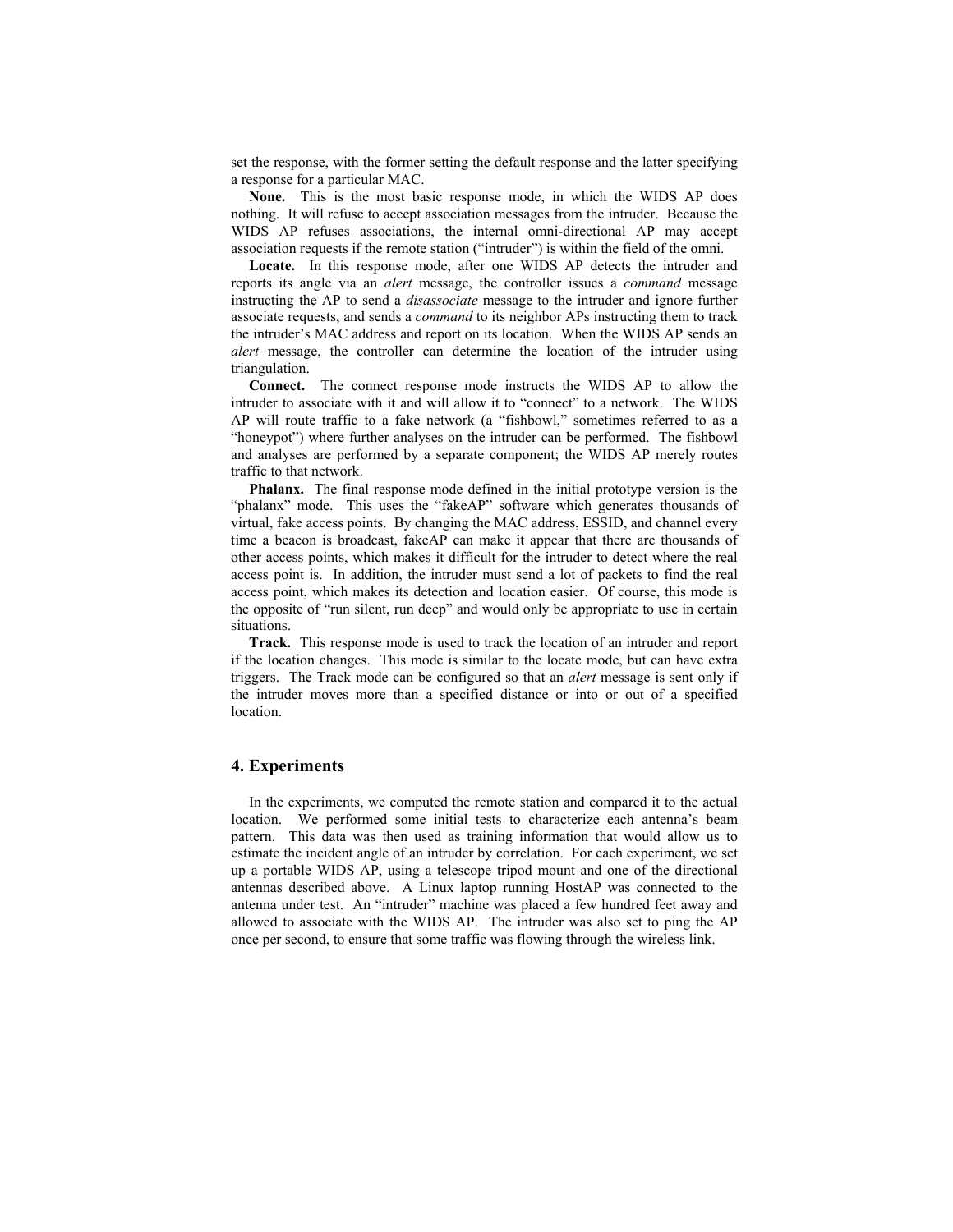### **4.1 Correlation**

We used the iwspy Linux command to measure the intruder's signal strength at the WIDS AP. iwspy reports both noise and signal level in dB, along with a "signal quality" function of unspecified units. As we wish to find the location of the transmitter (intruder), we only care about the signal strength: noise level and overall quality are secondary, and likely to be affected by external factors. The values reported by iwspy are updated only when traffic from the target is seen, thus the need for the continuous pinging. We wrote a short Perl script to collect and timestamp values from iwspy, sorting them by MAC address.

With the setup complete, we then noted the true angle of the intruder machine as indicated by the tripod. Working slowly and in fixed increments, we rotated the directional antenna and noted the signal strength value reported after a few seconds. Readings were taken over the entire 360° range to help in characterizing side- and back-lobes.

The tests were performed in a realistic environment in which WIDS might be deployed, specifically, an office building and adjacent parking lot with cars present. In the interest of space, we will present only the final results of our experiments.

One of the primary goals of the WIDS effort is to locate intruders using the beam patterns of the directional antennas. For each individual antenna, we first obtain (experimentally) a training beam pattern using the methods described above. The training data set consists of signal strength measurements at 1° increments over the entire 360 $^{\circ}$  of antenna rotation. A reference point for 0 $^{\circ}$  is chosen to be north, though any other convenient 0°-point can be used. Given a set of signal strength measurements of the intruder's transmissions, at different angles of the WIDS AP's antenna, we correlate the training data with these new measurements to determine the intruder's location (angle). The computed angle is that with the best fit to the known antenna beam pattern from the training set.

Signal strength measurements from the intruder will not, in general, occur at 1° increments, nor will there be measurements for even a large subset of the 360° range, due to physical constraints limiting the antenna's rotation. In such cases, we interpolate among these non-uniform measurements to correlate among uniformlyspaced samples. For our initial work, we use simple linear interpolation. Future work can include more sophisticated techniques, as well as estimates of the uncertainty introduced by such interpolation.

After interpolation of test samples, we then compute the correlation for each possible angular offset:

$$
\rho(k) = \sum_{n=1}^{N} s_{\text{train}}(n + k \mod N) s_{\text{test}}(n)
$$

where  $S_{train}(n)$  is the  $n^{th}$  training sample of signal strength versus angle and  $s_{\text{test}}(n)$  is the  $n^{th}$  test sample of signal strength for this potential intruder (likely interpolated from measured data);  $N = 360$ . Both  $S_{train}$  and  $S_{test}$  are normalized by removing their mean and dividing by their magnitude before performing this calculation; the raw signal power is not as important in this application as the relative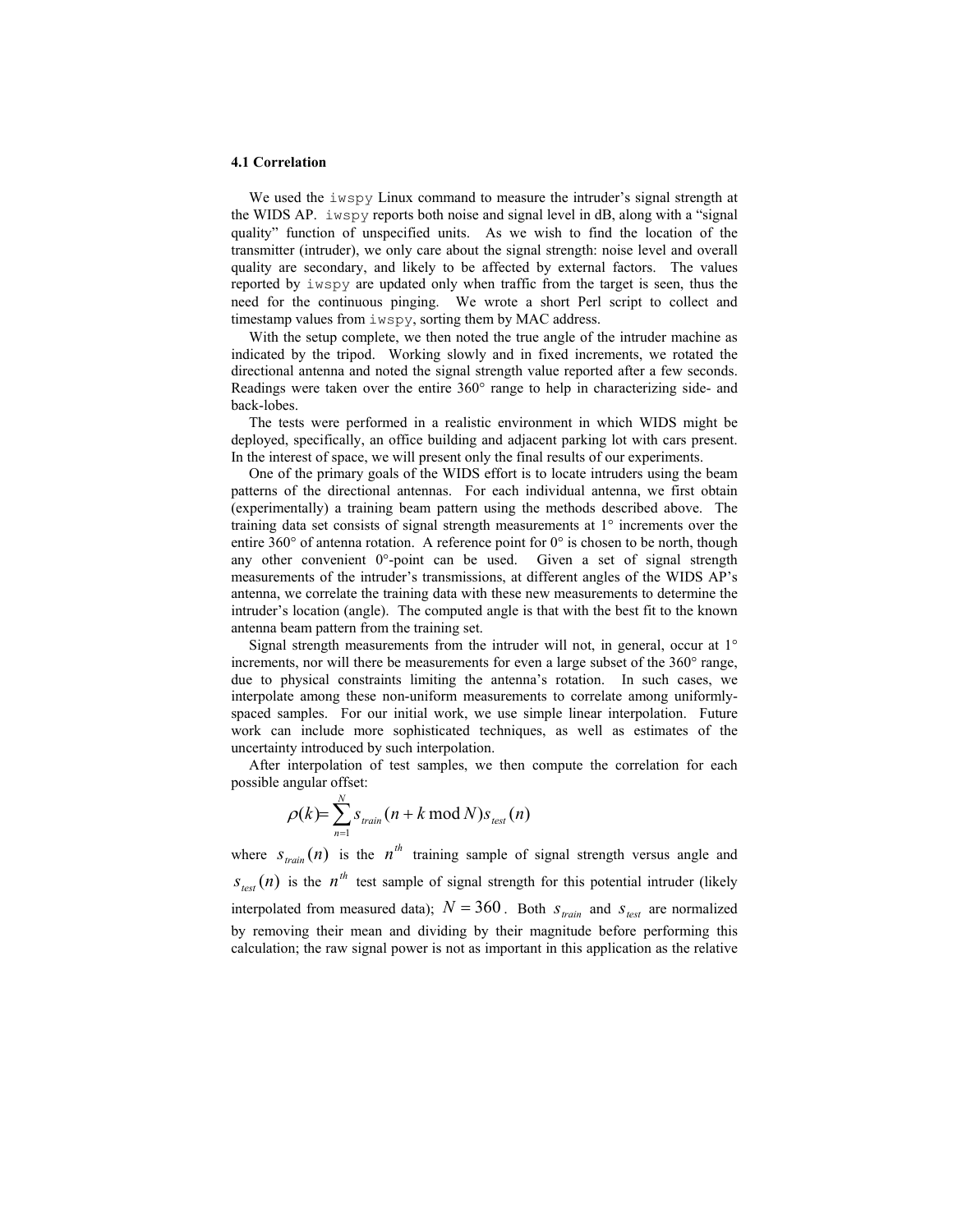measured powers at different angles. As training and test data samples are spaced in 1° increments,  $\rho(k)$  is the correlation at an offset of k degrees.

The offset with the largest correlation is that at which the training and test samples best match, thus it is our estimated bearing of the target (assuming the training data's 0° point corresponds to north). The entire set of correlation values  $\rho(k)$ , a vector of 360 samples, can be used to estimate uncertainty in the correlation calculation; larger values indicate more probable intruder bearings, smaller ones, less probable bearings. Antennas with narrow beam patterns will yield narrower spikes in the correlation vector, due to their increased resolving power, while broader antenna beam patterns give broader correlation vectors—i.e., less certain angle estimates.

The direct correlation technique described above requires  $O(N^3)$  operations to compute the entire  $\rho(k)$  vector. The  $O(N^3)$  technique executes in approximately 0.3 seconds on a 2.5GHz P4 CPU, more than fast enough for our purposes, though faster FFT-based techniques could be used [Oppenheim and Schafer 1989].

# **5. Experimental Results**

[Figure 3] shows Vagi antenna signal strength measurements in 5° increments, where the target was located about 150 feet from the directional antenna. The angles have been adjusted so that the target corresponds to a 0° bearing (making it easier to use the data in later correlations). The graph shows the effects of real-world obstacles, reflections, and distortions on what should be an ideal radiation pattern. These effects prevent pinpointing the exact location of the target using a naïve approach, such as maximum value.

The target was then positioned at a different angle, about 75 feet from the WIDS AP on a small hill. Only a few measurements were taken at this location, shown in [Figure 4]. These measurements simulate the availability of only a few signal strength samples in deployed versions of WIDS.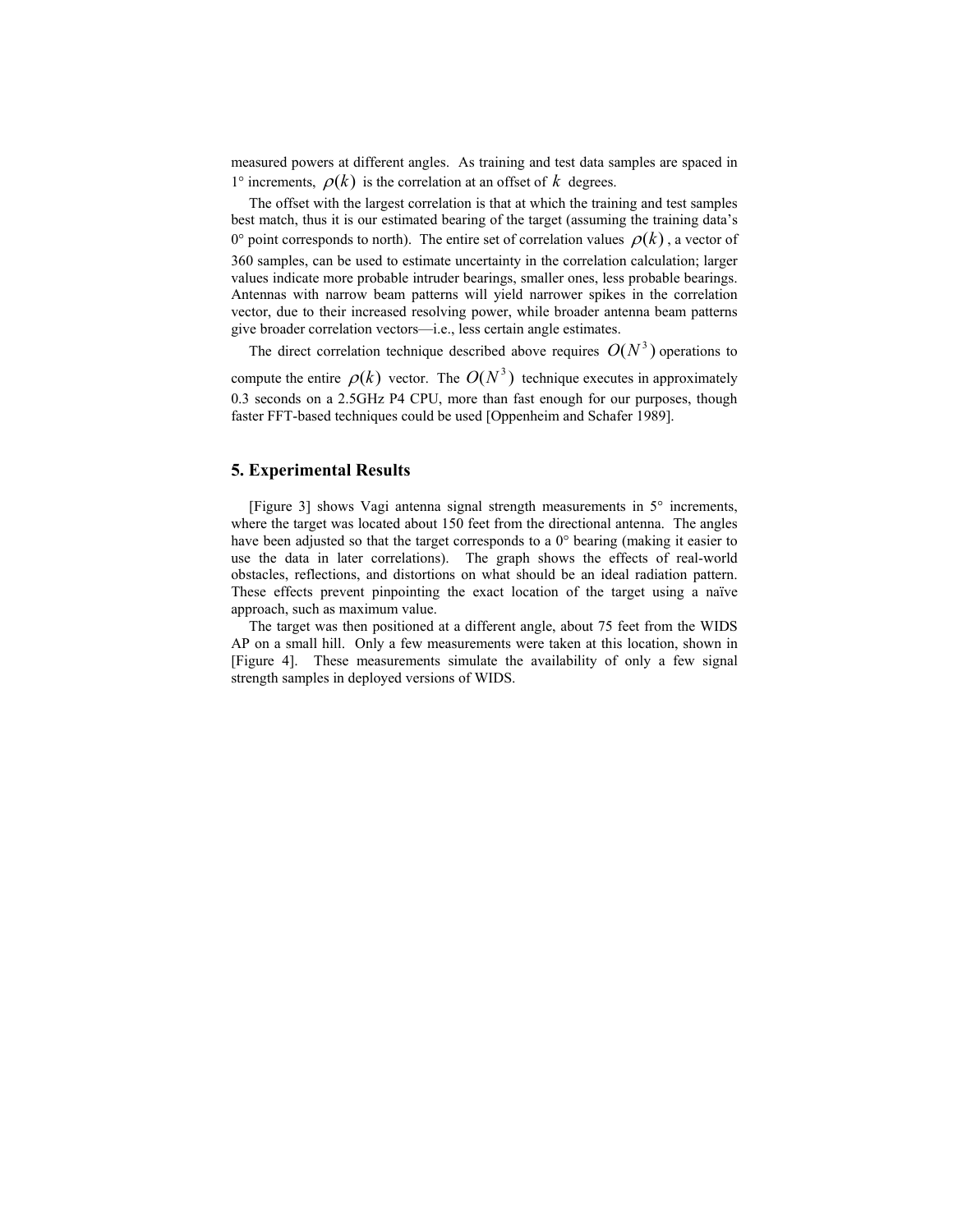

*Figure 3: Vagi signal strength versus angle, June 16 2003. Target is at 0 degrees bearing (up), approximately 150 feet from the antenna.* 



*Figure 4: Vagi signal strength versus angle, June 16 2003. Target is at 330 degrees bearing (upper-left), approximately 75 feet from the antenna.*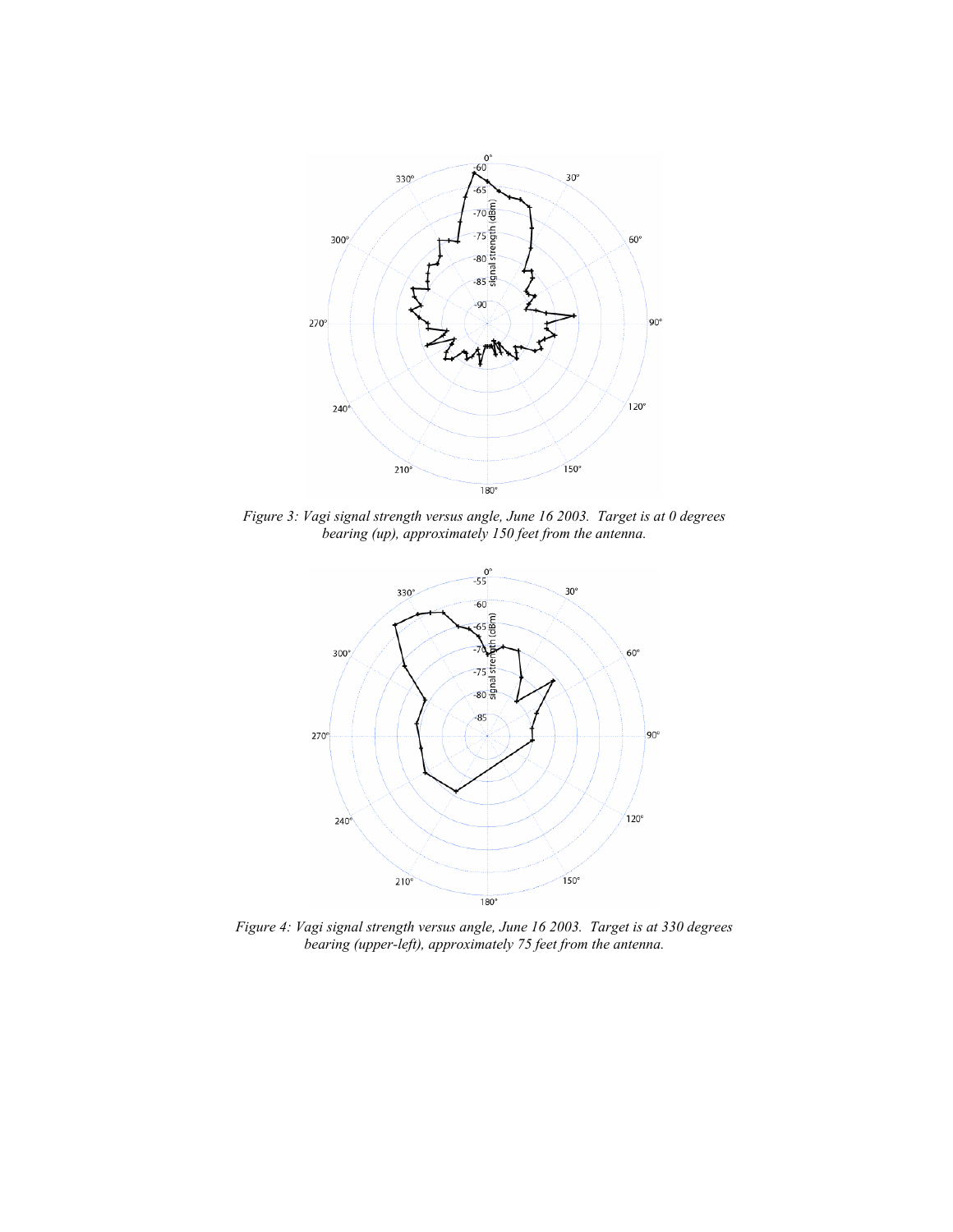#### **5.1. Correlation Results**

Despite the temporal variance, physical obstructions and reflections, and weaker than expected signal strength, the correlation algorithm described in Section 4.1 worked quite well in pinpointing the target machine's bearing. For the grid antenna, the 3°-sampled measurements experiment were used as training data. (In deployed systems, the training data would be an amalgam of measurements taken under a number of conditions.)

Each of the remaining figures shows the correlation value at each candidate angle, with  $1^\circ$  increments;  $N = 360$  in the above equation. As described in Section 4.1, the angle corresponding to the highest correlation value is declared to be the target angle estimate.

[Fig. 5] shows the correlation versus angle for the grid antenna measurements when compared with earlier training data. The antenna was located at a bearing of 25°; our algorithm estimated the angle to be 13°. The figure shows that 13° corresponds to the peak in signal response.



*Figure 5: Correlation values of the May 9 grid antenna trial with the April 11 training data; the maximum correlation occurs at 13°.* 

[Fig. 6] shows the correlation with a later grid antenna trial, again with the earlier training data. The target was estimated to be at 23°, whereas it was actually at 25° (two degrees is within the likely error range of our visual angle measurements). [Fig. 7] shows a grid antenna trial in which the target was estimated to be 37°, while the target was sighted at 40°.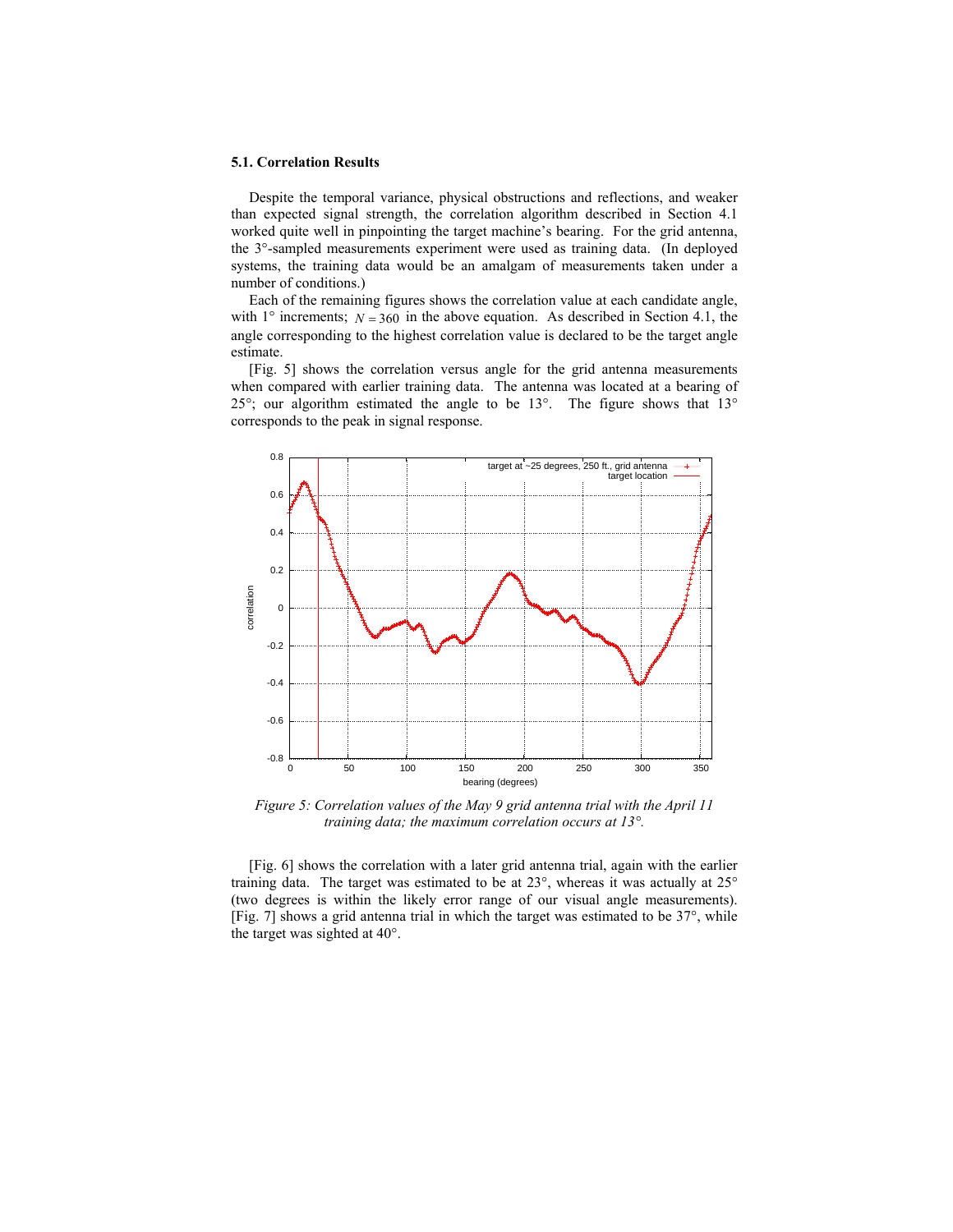

*Figure 6: Correlation values of the first June 10 grid antenna trial with the April 11 training data; the maximum correlation occurs at 23°.* 



*Figure 7: Correlation values of the second June 10 grid antenna trial with the April 11 training data; the maximum correlation occurs at 37°.*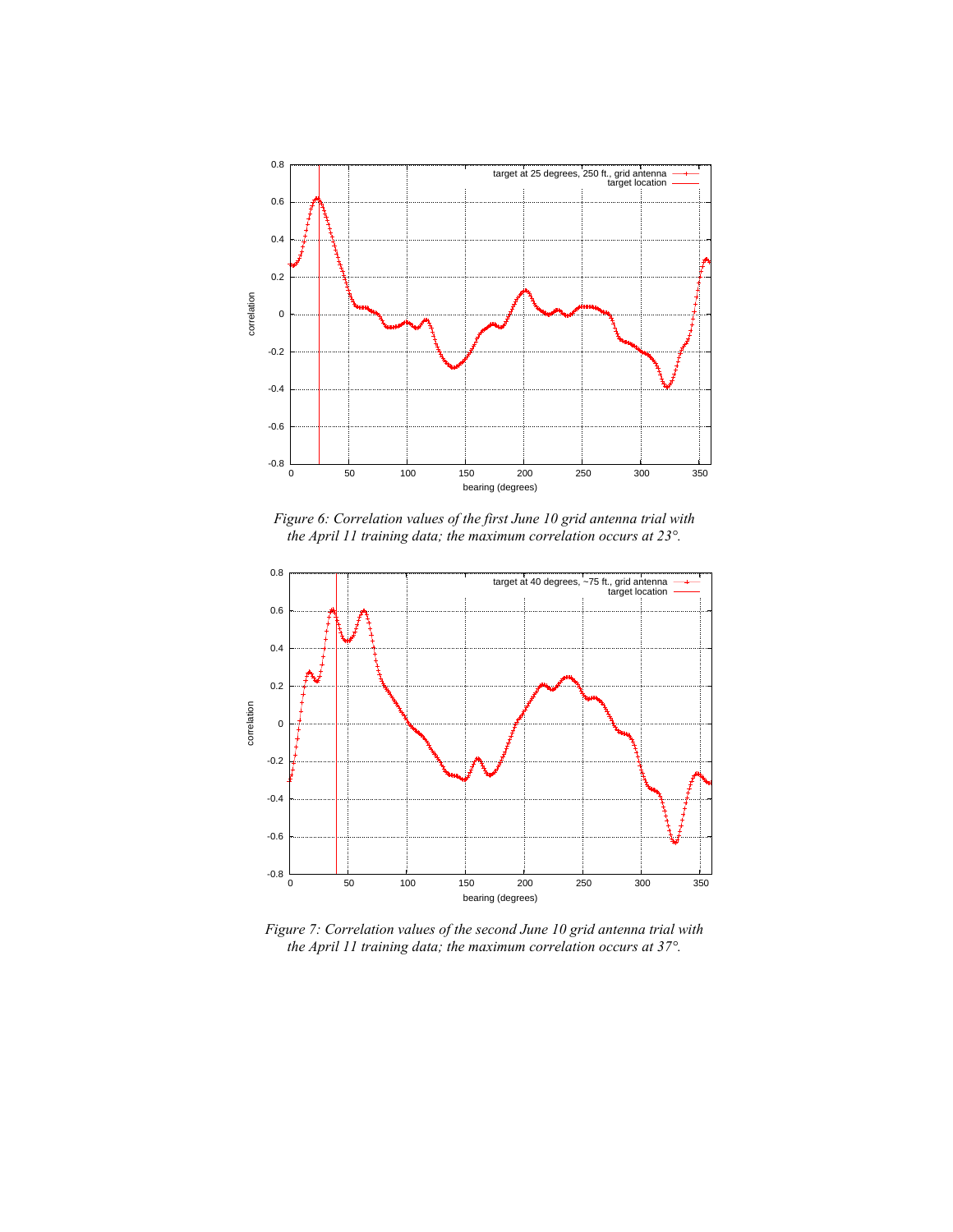The Vagi antenna trials are correlated in [Fig. 8] with the first (more detailed) trial as training data, and the second trial's sporadic measurements as test data. The target was sighted at a bearing of 330° and the angle estimate was 326°.

The results of [Fig. 8] show a definitive correlation. It should be noted that even when presented with less than ideal correlation results, as in [Fig. 7], we can locate the target with a high degree of accuracy. WIDS was designed to function in a realistic, noisy environment. These results support that claim.



*Figure 8: Correlation values of the June 16 Vagi antenna trials, with the first trial as training data and the second as testing; the maximum correlation occurs at 326°.* 

### **5.2. Comparison of Antennas**

All three antennas, Vagi, grid array, and echo, performed reasonably close to their marketing specifications. In order to best determine the accuracy of the correlation calculations, most of our experiments used the grid array antenna (the most selective). This antenna was physically the largest and most unwieldy; in practical applications, antenna size could be an important factor in terms of robustness, visibility to potential intruders, and cost for accurate positioning.

Cable and connector losses may be problematic as well. The coax cable between the WIDS AP's wireless card and the grid antenna, while having a 10 AWG core, is nearly 15 feet in length and contains two intermediate connectors. The received signal strength measured by the intruder is significantly  $(\sim 20 \text{ dBm})$  higher than the received signal strength measured by iwspy on the WIDS AP (the former being a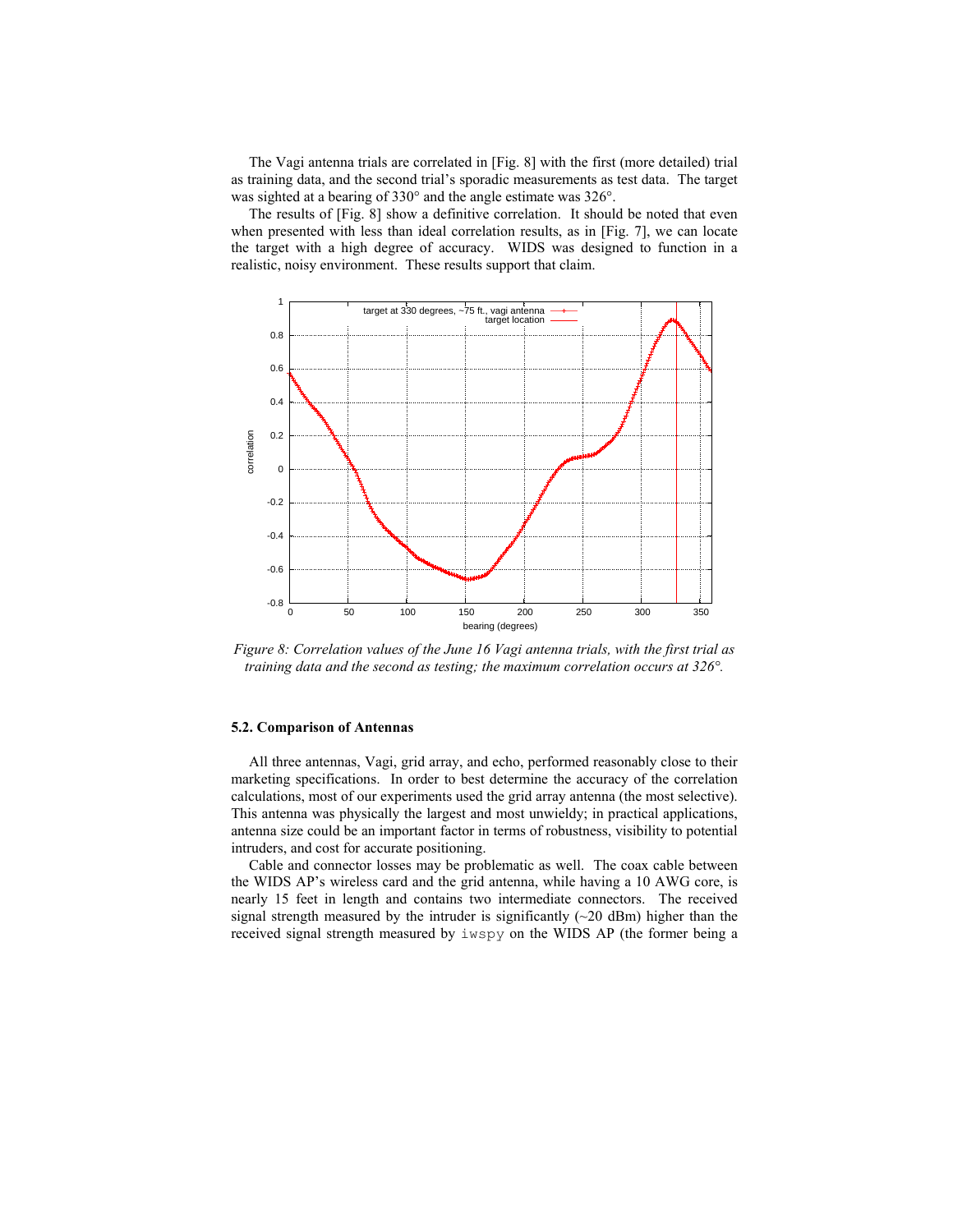direct connection, the latter going through 15 feet of cable). Other variables, however, prevent us from drawing a direct conclusion: different software is used on the intruder to measure signal strength, and the two measurements are of symmetric but not necessarily identical—signal strengths. In future work we will quantify the effects of cable attenuation.

An additional correlation experiment uses the Vagi antenna. While not as sharply directional, the Vagi is significantly lighter and smaller. Our correlation code does not need a sharp peak in the reception pattern in order to determine the incident angle; what matter are the fluctuations in response through the entire 360° sweep.

The three antennas were roughly equal in cost, approximately \$80 each. Performance character-istics and allowable size will be the main factors that drive the decision of what antenna is most appropriate for an installation. Most likely, no one antenna will be suitable for *all* installations. Overall, the Vagi antenna offers an attractive tradeoff between size/weight and accuracy, with angle estimates nearly as precise as the grid array. The needs of a particular installation, however, will dictate which antenna type to use.

Overall, the antennas' beam patterns match what was expected, with the grid array antenna being more directional than the other two. The patterns were not as ideal as those in the antennas' marketing literature, possibly due to interference and reflections from surrounding objects (particularly cars). To construct final training sets for each antenna in an installation, more detailed measurements under varied conditions would be required. Specific WIDS installations would benefit from training data measured on-site, where many potential obstacles and reflectors are in place.

We were surprised by the fluctuation in signal strength measurements reported by iwspy. These fluctuations varied from 2 to up to 8-10 dBm over a few seconds; it seems unlikely that reception conditions change that rapidly in our environment. iwspy simply uses values reported by the wireless card driver (Prism, in this case). Our suspicions were confirmed by measurements taken by using the target machine's "Toshiba Client Manager Link Test" software under Windows; the target reported signal strength variance of less than 5 dBm, often 0 (a constant value).

## **6. Conclusions and Future Work**

WIDS provides intrusion detection and intruder location for wireless access points. This paper focused on the ability to determine the angle representing the bearing of the remote station to the directional antenna. We were able to get an accurate angle using inexpensive, readily available hardware. By using triangulation on the bearings obtained from two directional antennas at different locations, we accurately determined the location of the remote station.

WIDS includes intrusion detection capabilities in addition to intruder location. Users of WIDS will be able to detect network intruders *before* they connect to the "real" (non-WIDS) access points. In some cases, intruders will be detected when they are attempting to scan for networks (e.g., by using NetStumbler), long before they associate with the omni access point. By using a combination of signature and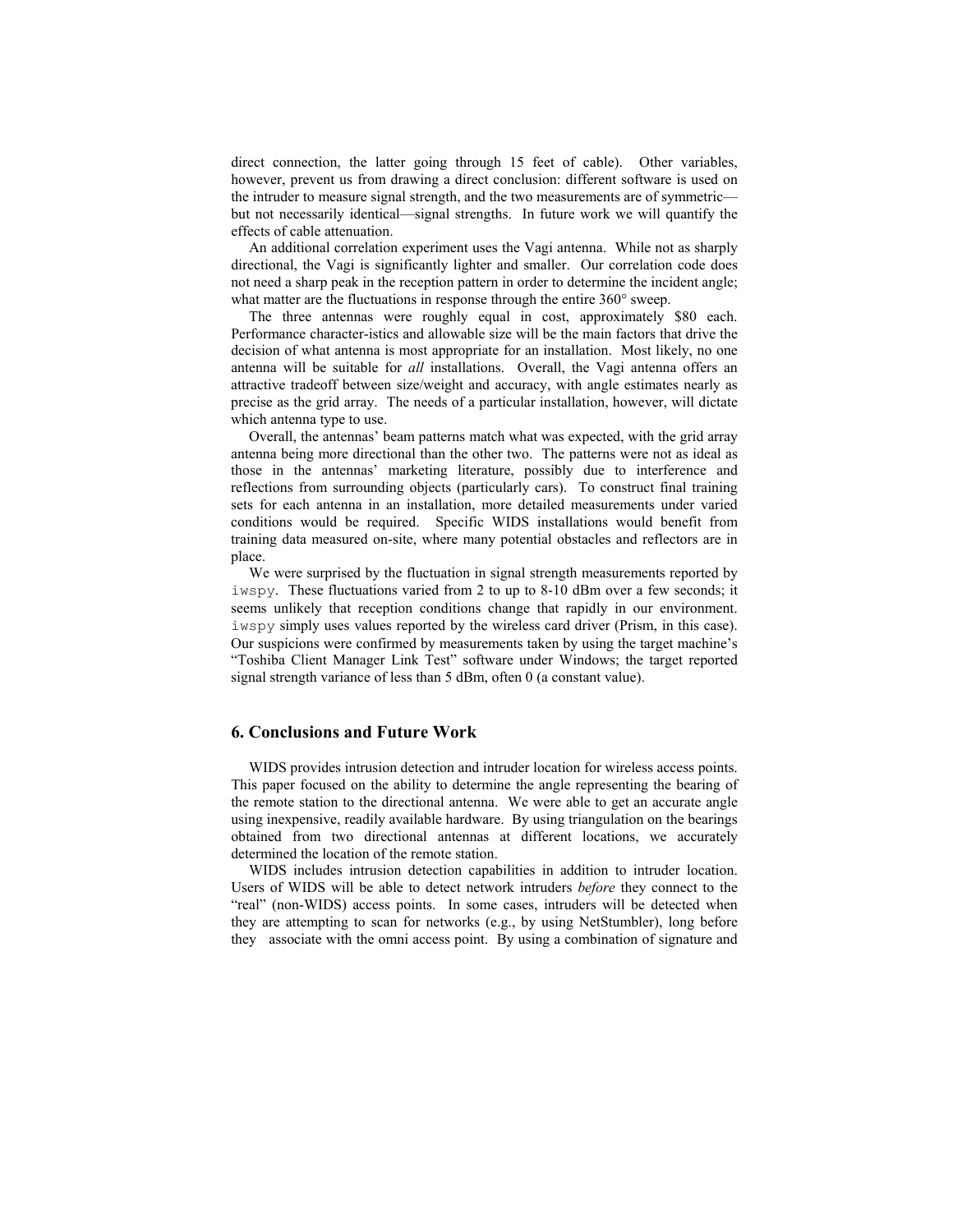behavior based techniques, WIDS can detect a "spoofed" MAC address (i.e., an intruder masquerading as a legitimate user). Since the signals in wireless networks radiate beyond the intended coverage area, intruders beyond the physical perimeter can attack the network. WIDS protects against these attacks.

Currently, WIDS comprises the directional capabilities described in this paper, as well as triangulation location, an IDS component, a protocol for WIDS AP communication, and an interface to control the system. Future work will include taking the proof-of-concept components developed and integrating them into one prototype. Additional features include adding motor controls on the directional antennas and increasing the sophistication of the IDS pattern matching capabilities.

Antenna arrays, an alternative to physically rotating directional antennas, measure the phase difference of signals incident on each element of the array. Due to the temporal resolution required to measure phase differences of 2.4 GHz signals, this is generally done with beamforming techniques. Current work in this field has focused on cellular telephony applications, and is often based on algorithms such as MUSIC [Swindlehurst and Kailath 1992]. Such measurements are impossible within the framework of HostAP and likely require radio-level access to the 802.11 hardware or custom hardware of our own.

#### **References**

[Ellison 2001] Ellison, Craig: "Exploiting and Protecting 802.11b Wireless Networks"; Extreme Tech, 04 Sep 2001, http://www.extremetech.com/article2/0,1558,11388,00.asp.

[Foust 2002] Foust, Robert: "Identifying and Tracking Unauthorized 802.11 Cards and Access Points, A Practical Approach"; ;login:, 27(4), August (2002), 32 – 43.

[Hayes] Hayes, Nicki: "Wired Equivalent Privacy (WEP) – Gone in 15 Minutes!"; 2001, http://www.wirelessdevnet.com/channels/wireless/features/newsbyte31.html.

[Hofmeyr et al.] Hofmeyr, S. A., S. Forrest, et al. : "Intrusion detection using sequences of system calls"; Journal of Computer Security, 6 (1998), 151-180.

[Information Security] "WEP Security Goes 'Poof"; Information Security, 4, 9 (September 2001), 30.

[Malinen] Malinen, Jouni: "Host AP driver for Intersil Prism 2/2.5/3"; 2003, http://hostap.epitest.fi/.

[Marceau 2000] Marceau, C.: "Characterizing the Behavior of a Program Using Multiple-Length n-grams"; Proceedings of the New Security Paradigms Workshop, Ballycotton, Ireland (2001), 101–110.

[Oppenheim and Schafer 1989] Oppenheim, Alan V. and Ronald W. Schafer: "Discrete-Time Signal Processing"; Prentice Hall (1989).

[Swindlehurst and Kailath 1992] Swindlehurst, A. L. and T. Kailath: "A Performance Analysis of Subspace-Based Methods in the Presence of Model Errors, Part I: The MUSIC Algorithm" IEEE Transactions on Signal Processing, 40, 7 (July 1992), 1758–1774.